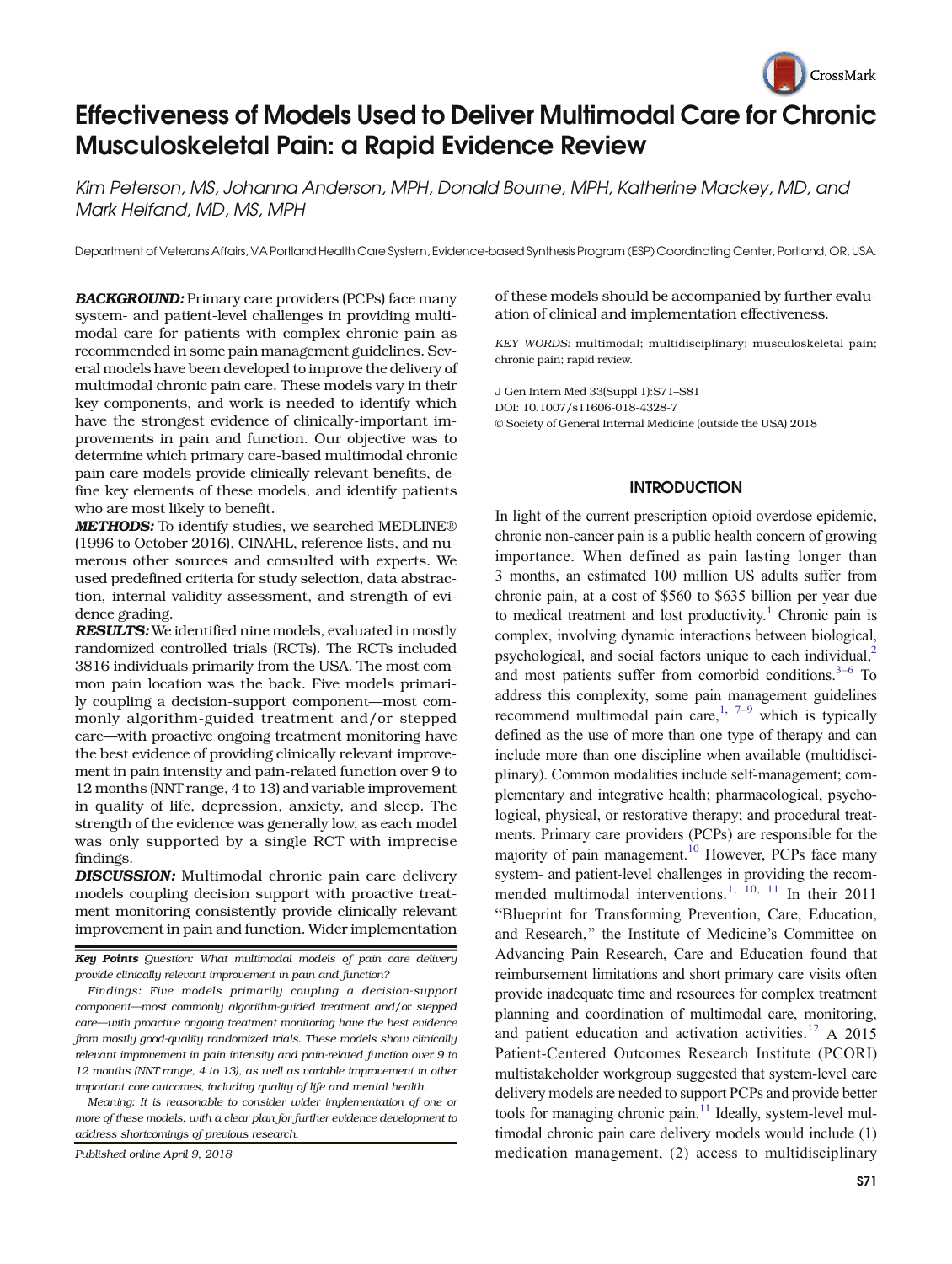treatment modalities tailored to comorbidity needs, (3) decision support for clinicians, (4) self-management support for patients, (5) dedicated care management staffing to support ongoing interdisciplinary treatment coordination and monitoring, and (6) health information technology (HIT) enhancements, such as telecare, to better facilitate timely communication and monitoring. In the past few years, several such care delivery models have emerged. However, these differ substantially in their key components, and work is needed to identify which have the best evidence of clinically important improvements in pain and function.

We reviewed evidence of the effectiveness of models for improving the delivery of multimodal chronic pain care within the primary care setting. Our objective is to determine which multimodal care delivery models, integrated within the primary care setting, provide clinically relevant benefits in pain and function and minimize unintended consequences in adults with chronic musculoskeletal pain; to define key elements of these models; and to identify patients who are most likely to benefit.

## **METHODS**

This rapid review<sup>13</sup> was conducted in response to an urgent request by a US Department of Veterans Affairs' Health Services Research & Development (HSR&D) Pain Management State-of-the-Art (SOTA) committee for timely and accessible evidence for use in informing their November 2016 conference. Although guided by current standard AHRQ systematic review methods, $^{14}$  $^{14}$  $^{14}$  to meet a condensed timeframe of 3 months, we streamlined our process by focusing on a subset of the highest priority outcomes and settings and used sequential instead of independent dual review processes to minimize bias and error. We report this review based on PRISMA guidelines[.15](#page-10-0) The complete description of our methods can be found on the PROSPERO international prospective register of systematic reviews ([http://www.crd.york.ac.uk/PROS-](http://www.crd.york.ac.uk/PROSPERO/)[PERO/;](http://www.crd.york.ac.uk/PROSPERO/) registration number CRD42016050272) and in our full evidence report.<sup>16</sup>

We searched MEDLINE® (Ovid) and CINAHL from 1996 to October 2016 using terms for chronic pain and health care delivery models (e.g., "primary care planning," "disease management," "multi-component," "chronic pain"). We searched numerous other sources, including Cochrane Database of Systematic Reviews, Agency for Healthcare Research and Quality, Google Scholar, and more to identify existing systematic reviews and gray literature; a complete list of our search strategy can be found in our full report.<sup>16</sup> Additional citations were identified from hand-searching reference lists and consultation with content experts. We limited the search to articles involving human subjects available in the English language.

Study selection was based on the eligibility criteria described in Table 1. We abstracted data from all included studies on the setting, model components, follow-up duration, patient

#### Table 1 Eligibility Criteria

Population: Adults with chronic musculoskeletal pain (persistent for 3 months or longer)

• Potential effect modifiers of interest include (1) the specific location and/or type of pain, (2) patient demographics (e.g., age, race, ethnicity, and gender), (3) patient comorbidities (including past or current alcohol or substance use disorders, mental health disorders, medical comorbidities, and those at high risk for substance use disorders). Intervention: Any model with system-based mechanisms aiming to increase the uptake and organization of multimodal care (e.g., collaborative care, care management, integrated care, telecare, peerdelivered care, informal caregiving, stepped care models, and algorithms).

Comparator: Any.

Outcomes:

• Effectiveness: Percentages of patients obtaining reductions in pain intensity and pain-related function from baseline of at least 30 or 50%,<sup>17</sup> quality of life, depression, anxiety, sleep, and opioid doses.

• Unintended consequences: Adverse effects on patient satisfaction, provider satisfaction, time burden, sustainability.

Timing: Any study follow-up durations.

Setting: Integrated within primary care; not to include interventions occurring entirely within intensive pain rehabilitation, specialty, or tertiary care.

Study design: Systematic reviews, randomized controlled trials, or concurrently-controlled cohort studies.

demographics, comorbidities, pain characteristics, and results for each included outcome. We rated study quality using the Drug Effectiveness Review Project methods for randomized controlled trials  $(RCTs)^{18}$  $(RCTs)^{18}$  $(RCTs)^{18}$  and risk of bias using the Cochrane's Risk of Bias Tool for cohort studies.<sup>12, [19,](#page-10-0) [20](#page-10-0)</sup> Study selection, data abstraction, and quality assessment were first completed by one reviewer and checked by at least one additional reviewer. Disagreements were resolved by consensus.

We graded the strength of the evidence based on the AHRQ Methods Guide for Comparative Effectiveness Reviews.<sup>[21](#page-10-0)</sup> This approach incorporates five key domains: study limitations (includes study design and aggregate quality), consistency, directness, precision of the evidence, and reporting biases. Ratings range from high to insufficient, reflecting our confidence that the evidence reflects the true effect. Strength of evidence ratings was first completed by one reviewer and then checked by another, and we resolved disagreements using consensus.

Models of multimodal chronic pain care differ substantially in the types of system interventions they use to promote guideline-concordant multimodal chronic pain management in the primary care setting. Sources of heterogeneity include number, breadth, intensity, frequency, and duration of components. This type of heterogeneity is often characteristic of complex multicomponent interventions and can be a challenge to constructing a framework for organizing the evidence synthesis. This is because interventions can be conceptually lumped or split by various types of characteristics and there is no agreed-upon single best approach for doing so. $^{22}$  Given the model heterogeneity, we did not perform any metaanalysis. Instead, we qualitatively described the model characteristics, organized by the four most common system interventions they used to promote guideline-concordant multimodal chronic pain management (Table [3\)](#page-5-0): (1) decision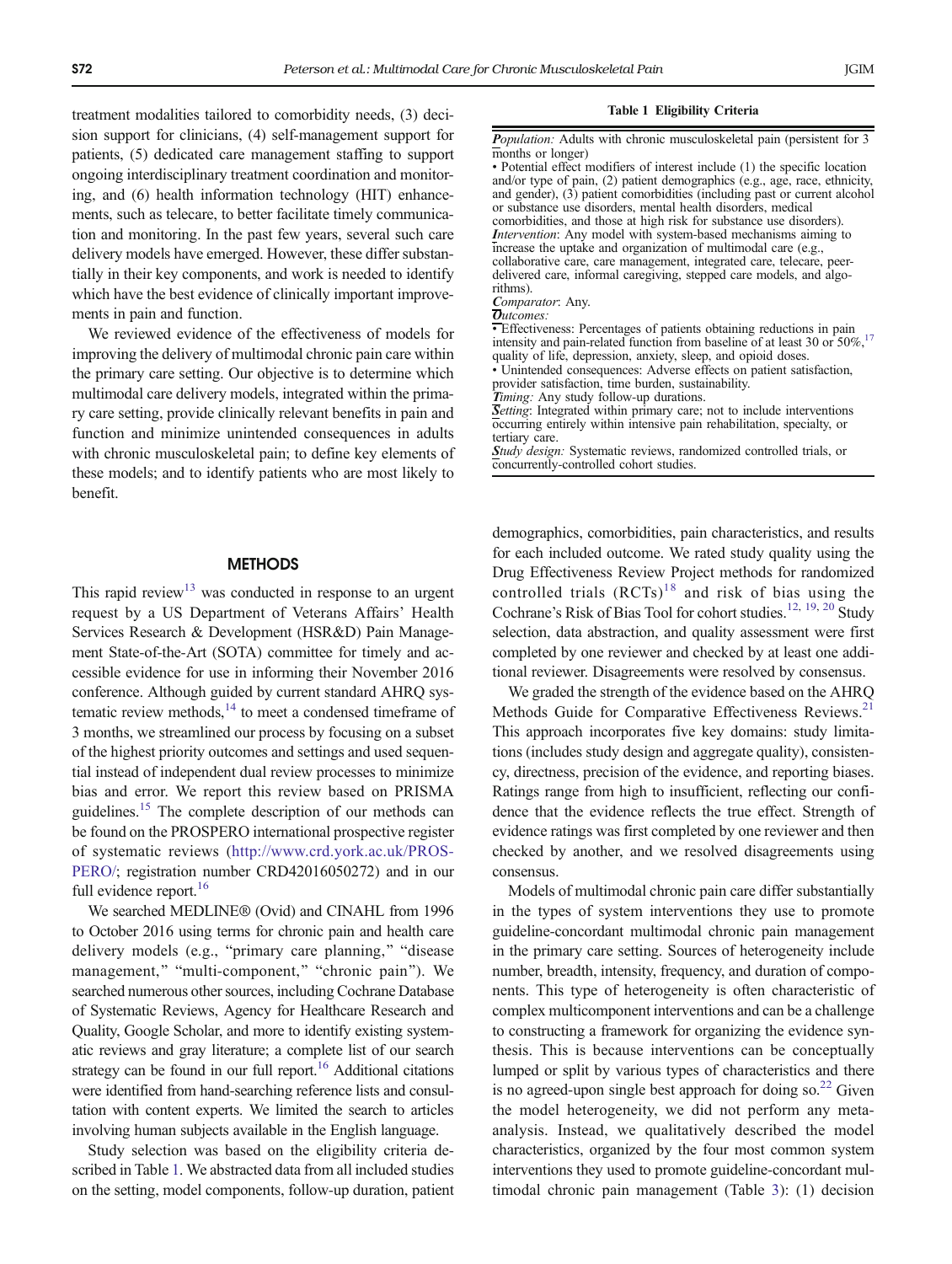support, (2) additional care coordination resources, (3) enhanced patient education and activation, and (4) increased access to a broader range of treatments. We summarized effects on outcomes by grouping them into three categories based on the models' main focus: (1) decision support coupled with proactive symptom monitoring, (2) risk-matched treatment pathways, and (3) increased access.

## RESULTS

## Study design and quality

Searches resulted in 901 potentially relevant articles (Fig. 1). Of these, we included eight RCTs (in ten publications)<sup>2, [23](#page-10-0)–[25](#page-10-0),</sup>  $27-29$  $27-29$  $27-29$ ,  $31-33$  $31-33$  $31-33$  and one retrospective cohort study.<sup>[26](#page-10-0)</sup> Overall, most studies were fair or good quality (Table [2,](#page-3-0) Fig. 2). Common limitations among fair-quality studies included greater than 20% attrition and baseline differences in potential prognostic factors. Poor-quality studies also excluded 34 to 47% of patients from analyses. Fidelity to case management protocols was adequate but was rarely mentioned for provider training and enactment of skills. Despite robust methodology, the strength of the evidence is generally low as each intervention is only supported by a single, imprecise study. All but one study<sup>27</sup> were randomized at the patient level, and most interventions were compared to usual care, often minimally described as regular access to primary and specialty care.

## Setting and Subjects

Most studies involved multiple primary care practices in the USA<sup>2, [23](#page-10-0), [24,](#page-10-0) [27](#page-10-0), [30,](#page-10-0) [31](#page-10-0)</sup> or England (Table [2](#page-3-0)).<sup>[28,](#page-10-0) [29](#page-10-0)</sup> Four interventions were evaluated within either the Indianapolis Vet-erans Affairs Medical Center (VAMC)<sup>2, [30,](#page-10-0) [31](#page-10-0)</sup> or the Portland



VAMC.<sup>27</sup> Two studies took place in single centers in Cana-da.<sup>25, [26](#page-10-0)</sup> Sample sizes were  $\leq$  250 patients in the majority of the studies (range, 63 to 1066). Follow-up duration was 12 months in the majority of studies (range, 6 to 18 months). The proportion of male patients ranged from 31 to 92%, with higher proportions in those studies within the VA. The mean patient age ranged from 37 to 62 years old. Most studies reported baseline pain intensity ( $n = 7$ ), which ranged from 5.1 to 7.7 on a 10-point scale. Commonly reported mental health comorbidities were major depressive disorder, post-traumatic stress disorder, and substance use disorder, but baseline prevalence of these conditions was low in most studies (range, 1 to 24%). The exception was that one study specifically targeted patients with comorbid musculoskeletal pain and depression.<sup>30</sup>

## Overview of Multimodal Chronic Pain Care Model Components

We identified nine diverse models of multimodal chronic pain care (Tables [3](#page-5-0) and [4](#page-6-0)). All but one model<sup>25, [29](#page-10-0)</sup> involved multiple components for improving pain care delivery. The majority of interventions included a decision-support component—most commonly algorithm-guided treatment and/or stepped care—coupled with proactive ongoing treat-ment monitoring.<sup>[2](#page-9-0), [23,](#page-10-0) [24,](#page-10-0) [27,](#page-10-0) [28](#page-10-0), [30](#page-10-0), [31](#page-10-0)</sup> For the 55% of models that involved algorithm-guided care,<sup>2, [26](#page-10-0), [28](#page-10-0), [30](#page-10-0), [31](#page-10-0)</sup> all but one focused on analgesic optimization. A typical stepped care analgesic optimization algorithm starts with acetaminophen and nonsteroidal anti-inflammatory drugs and progresses to (1) tricyclic antidepressants or cyclobenzaprine, (2) tramadol, (3) gabapentoids, (4) topical analgesics, and (5) opioid. Treatment is advanced at each step when the patient meets the prespecified criteria of less than 30% improvement in pain score, global improvement not at least moderate or better, or patient desire for a change in treatment. $31$  In two studies, the decision support was in the form of a stratified approach by way of prognostic screening with matched treatment path-ways.<sup>26, [29](#page-10-0)</sup> One stratified model<sup>29</sup> focused on adults with back pain from ten general practices within the Keele General Practice Research Partnership in England and used the validated Keele STarT Back Screening Tool, which is a nine-item inventory that queries patients about referred leg pain, comorbid pain, disability (two items), bothersomeness, catastrophizing, fear, anxiety, and depression to categorize patients into low-, medium-, and high-risk groups. $^{20}$  $^{20}$  $^{20}$  Alternatively, the stratified approach used in the Central Alberta Pain and Rehabilitation Institute (CAPRI) triaged patients using an unspecified 1.5- to 2-h assessment process to differentiate one of four care pathways based on the extent of their medication management, psychosocial, and/or comorbid medical illness issues (i.e., minimal, high, complex). $^{26}$  The most intense example of active provider education was from the Study of the Effectiveness of a Collaborative Approach to Pain (SEACAP) study, in which providers participated in two Fig. 1 Literature flowchart. 90-min education sessions addressing chronic pain care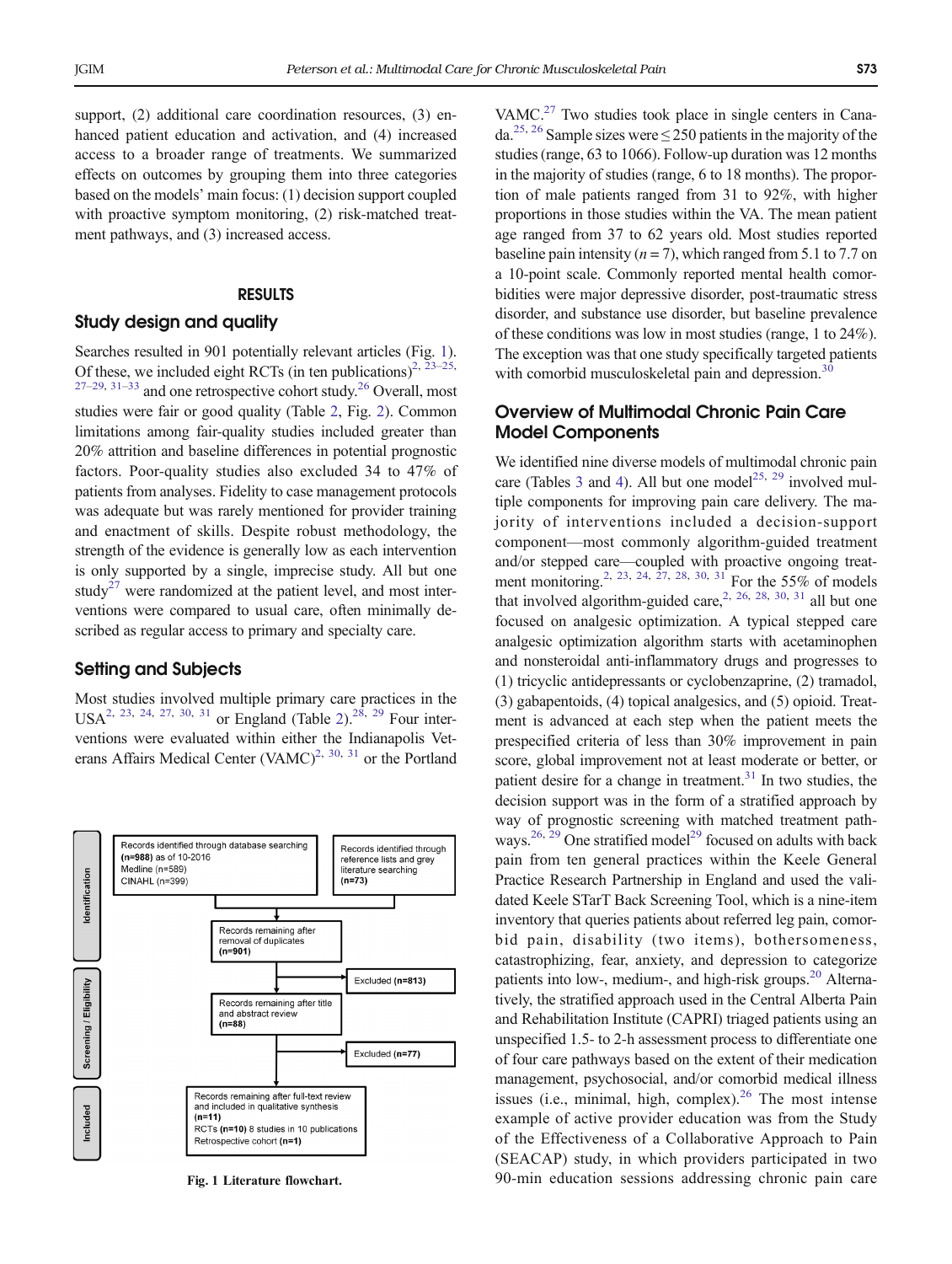<span id="page-3-0"></span>

| <b>Author</b><br>year                      | $\boldsymbol{N}$ | <b>Setting</b>                        | <b>Major</b> intervention<br>components                                                                           | Follow-<br>up<br>(months) | Gender<br>(%<br>male) | Mean<br>age<br>(years) | <b>Baseline</b><br>pain<br>intensity* | <b>Mental health</b><br>comorbidities                                                       | <b>Study</b><br>quality |
|--------------------------------------------|------------------|---------------------------------------|-------------------------------------------------------------------------------------------------------------------|---------------------------|-----------------------|------------------------|---------------------------------------|---------------------------------------------------------------------------------------------|-------------------------|
| Ahles<br>$2001^{23}$                       | 396              | 4 PC<br>practices<br>(USA)            | Computer-based tailored<br>"prescription" algorithm<br>+ nurse educator                                           | 6                         | 39                    | 49                     | <b>NR</b>                             | 27% emotional<br>distress                                                                   | Poor                    |
| Ahles<br>$2006^{24}$                       | 1066             | 14 PC<br>practices<br>(USA)           | Computer-based tailored<br>"prescription" algorithm<br>+ nurse educator                                           | 12                        | 48                    | 48                     | <b>NR</b>                             | $1\%$ SUD                                                                                   | Fair                    |
| Angeles<br>$2013^{25}$                     | 63               | Single<br>center<br>(Canada)          | Group multidisciplinary<br>education co-facilitated<br>by an occupational thera-<br>pist and a social worker      | 6                         | 38                    | 55                     | <b>NR</b>                             | 19.3% possible<br>or probable<br><b>SUD</b>                                                 | Poor                    |
| Bair $2015^2$<br>(ESCAPE)                  | 241              | 5 GM<br>clinics (Ind.<br>VAMC)        | Stepped care with<br>analgesics, self-<br>management, and CBT<br>delivered by 2 NCM                               | 9                         | 88                    | 37                     | 6.6                                   | Mean PTSD<br>Score <sup>a</sup> = 26.4<br>Mean<br>depression<br>Score <sup>b</sup> = $11.2$ | Good                    |
| Burnham<br>$2010^{26}$<br>(CAPRI†)         | 82               | Single rural<br>center<br>(Canada)    | Weekly multidisciplinary<br>group sessions added to<br>analgesic optimization                                     | 18                        | 31                    | 47                     | 7.7                                   | NR.                                                                                         | Poor                    |
| Dobscha<br>$2009^{27}$<br>(SEACAP)         | 401              | 5 PC<br>clinics<br>(Portland<br>VAMC) | Collaborative care<br>delivered by psychologist<br>care manager                                                   | 12                        | 92                    | 62                     | 5.2                                   | 18% MDD,<br>16% PTSD                                                                        | Good                    |
| Hay 2006 <sup>28</sup>                     | 216              | 15<br>practices<br>(England)          | Pharmacist-led<br>pharmacological<br>treatment optimization                                                       | 12                        | 36                    | 62                     | 6.1                                   | <b>NR</b>                                                                                   | Fair                    |
| Hill 2011 <sup>29</sup><br>(STarT<br>Back) | 851              | 10<br>practices<br>(England)          | Physiotherapist-led<br>stratified care using<br>STarT Back Screening<br>Tool                                      | 12                        | 41                    | 50                     | 5.3                                   | <b>NR</b>                                                                                   | Fair                    |
| Kroekne<br>$2009^{30}$<br>(SCAMP)          | 250              | 5 GM<br>clinics (Ind.<br>VAMC)        | Stepped care with<br>antidepressants and self-<br>management delivered by<br>a NCM                                | 12                        | 47                    | 56                     | 6.2                                   | 75% MDD<br>Mean anxiety<br>$score^c = 8.9$                                                  | Good                    |
| Kroenke<br>$2014^{31}$<br>(SCOPE)          | 250              | 5 PC<br>clinics (Ind.<br>VAMC)        | Automated symptom<br>monitoring and<br>optimized analgesic<br>management by NCM<br>and PC pain specialist<br>team | 12                        | 83                    | 55                     | 5.1                                   | 24% MDD,<br>17% PTSD                                                                        | Good                    |

#### Table 2 Characteristics of Included Studies

Table does not include Thielke 2015, secondary publications of already included studies

Abbreviations: PC primary care, NR not reported, SUD substance use disorder, ESCAPE Evaluation of Stepped Care for Chronic Pain, GM general medicine, CBT cognitive behavioral therapy, NCM nurse case manager, PTSD post-traumatic stress disorder, CAPRI Central Alberta Pain and Rehabilitation Institute, Ind. = Indianapolis, OBS observational, SEACAP Study of the Effectiveness of a Collaborative Approach to Pain, MDD major depressive disorder, SCAMP Stepped Care for Affective Disorders and Musculoskeletal Pain, SCOPE Stepped Care to Optimize Pain Care Effectiveness, GADS Generalized Anxiety Disorder scale

\*Mean score on a 10-point scale

†All studies RCT except Burnham 2010 = retrospective cohort

<sup>a</sup>Determined using the Posttraumatic Stress Disorder Check List–17. Scores range from 0 to 68<br><sup>b</sup>Determined using Patient Health Quastionnaire, 0. Seense range from 0 to 27

 $b$ Determined using Patient Health Questionnaire–9. Scores range from 0 to 27

 $c$ <sup>C</sup>Determined using the Generalized Anxiety Disorder scale. Scores range from 0 to 21

skills and knowledge, modeled after the MacArthur Depression Education Program.[27,](#page-10-0) [34](#page-10-0)

In the majority of studies, designated case managers from various disciplines delivered the treatment monitoring component of the intervention primarily via phone contacts at various frequencies, from weekly to every 2 months. One notable exception was in the Stepped Care to Optimize Pain Care Effectiveness (SCOPE) study in which patients in the intervention group underwent automated symptom monitoring, either by interactive voicerecorded telephone calls or by the Internet, which prompted live case manager follow-up on an as-needed basis.<sup>[31](#page-10-0)</sup> Monitoring typically comprised assessment of changes in pain severity and interference, global improvement, and patients' adherence to and desire for a change in treatment. In half of the models, patients participated in "active" education, in which the patient participated in the learning process, such as choosing and practicing self-care strategies. Most active patient education was in the form of group education sessions. An example patient education curriculum included learning about pain triggers and flare-ups, emotional coping mechanisms, strategies for physical activity, muscle relaxation, deep breathing, distraction, and sleep hygiene, and how to work with employers and clinicians.<sup>[30](#page-10-0)</sup> The other half of the models included "passive" patient education, in which educational materials were provided to the patients for independent study, such as a written guide. Two models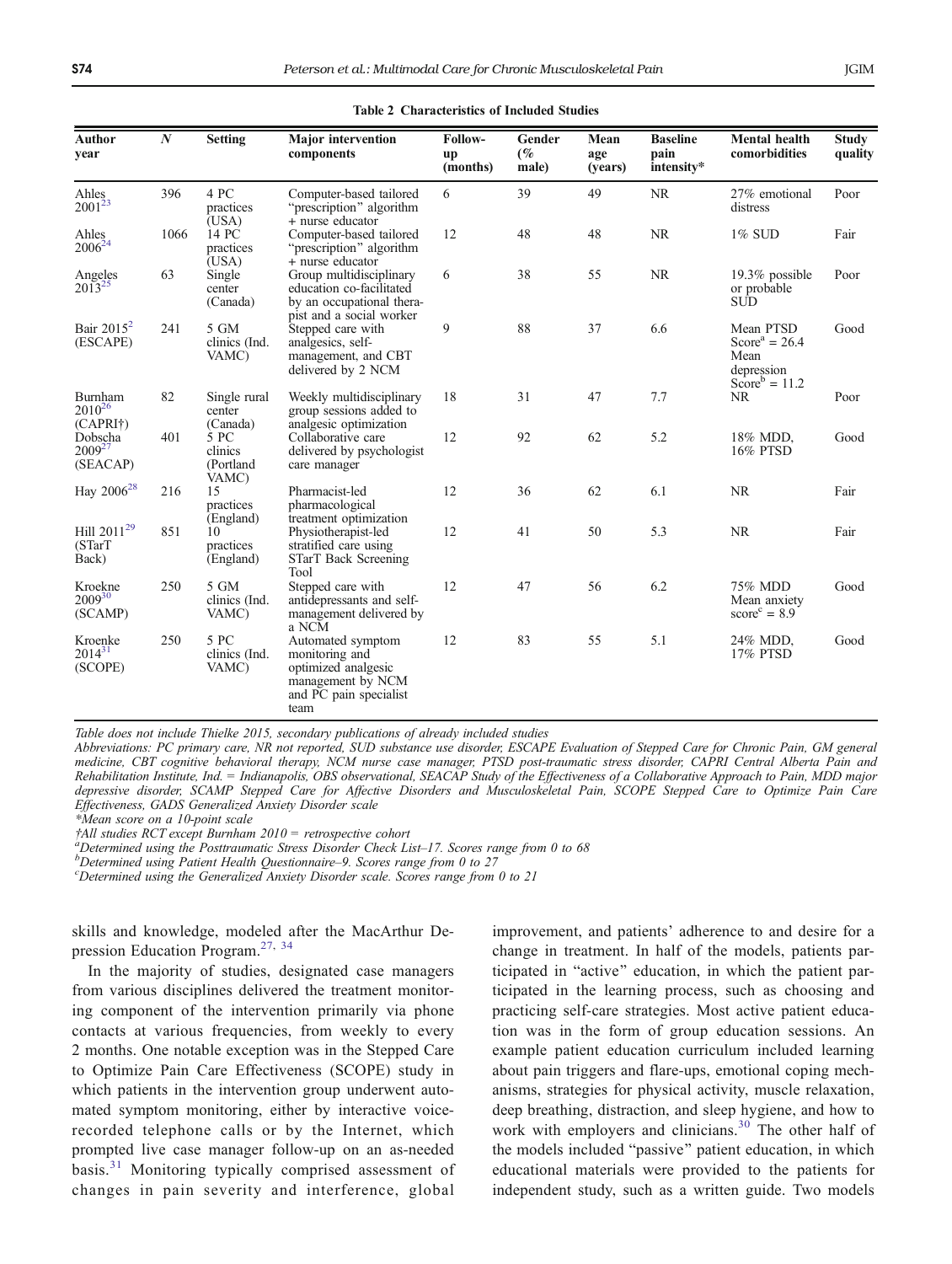

Fig. 2 Risk of bias assessment of included RCTs.

featured increasing capacity for<sup>[25](#page-10-0)</sup> and access to<sup>[26](#page-10-0)</sup> multimodal care. The McMaster Family Health Team (MFHT) in Hamilton, Ontario, sought to use existing resources to increase capacity and access to multimodal care by centralizing services via weekly 2-h group sessions that incorporated physician, pharmacist, dietician, and physio-therapist resource persons.<sup>[25](#page-10-0)</sup> The CAPRI represents an example of a Canadian health region administration providing funding for developing a new multidisciplinary program designed specifically to increase access to multimodal chronic pain care in a previously underserved rural setting in Lacombe, Alberta. It featured decision support via risk stratification with matched treatment pathways and weekly symptom monitoring and weekly 5-h group multidisciplinary education and activation sessions as needed.<sup>[26](#page-10-0)</sup>

## Patient Outcomes

Decision Support Coupled with Proactive Treatment Monitoring. Among the six models that coupled decision support with proactive treatment monitoring, the proportion of patients with clinically significant improvement in pain intensity or pain-related function based on a 30% or greater reduction in scores on the Roland-Morris Disability Questionnaire (RMDQ), Brief Pain Inventory (BPI), or Outcome Measures in Rheumatology-Osteoarthritis Research Society International (OMERACT-OARSI) was significantly increased

in Evaluation of Stepped Care for Chronic Pain (ES- $CAPE$ ),<sup>[2](#page-9-0)</sup> SEACAP,<sup>[27](#page-10-0)</sup> Stepped Care for Affective Disor-ders and Musculoskeletal Pain (SCAMP),<sup>[30](#page-10-0)</sup> and SCOPE, $31$  (NNT range, 4.1 to 12.7 in 12 months), was unchanged in a model that emphasized enhanced pharmacy review and physiotherapy, $28$  and was unmeasured in model that emphasized rapid assessment and management via computer-based assessment (Table [5](#page-7-0), Figure  $3$ ).<sup>[24](#page-10-0)</sup> In the model that emphasized rapid computerbased assessment, pain intensity and function were measured based on the Medical Outcomes Study  $SF-36.<sup>24</sup>$  $SF-36.<sup>24</sup>$  $SF-36.<sup>24</sup>$ Improvement from baseline on the bodily pain score (lower score = higher levels of pain) was greater in the intervention group compared to the control at 6 months (7.6 vs 2.2;  $P = 0.011$ ), but not at 1 year (7.8 vs 3.6;  $P = 0.06$ ). Intervention group patients also improved significantly more in the functional interference estimate (range  $0 =$  "pain usually or severely interferes" to 6  $=$  "pain rarely interferes") at 6 months (0.96 vs − 0.98; P = 0.027) and 1 year (1.5 vs 0.65;  $P = 0.02$ ). Three of the models<sup>27, [30](#page-10-0), [31](#page-10-0)</sup> also showed improvements on at least one of the additional important outcomes of quality of life,  $30, 31$  $30, 31$  $30, 31$ depression,  $27, 30, 31$  $27, 30, 31$  $27, 30, 31$  $27, 30, 31$  $27, 30, 31$  anxiety,  $30$  and sleep.  $31$ 

Risk/Complexity-matched Treatment Pathways. Risk stratification coupled with risk-matched treatment pathways using the validated STarT Back screening tool for back pain resulted in greater clinically significant improvement in pain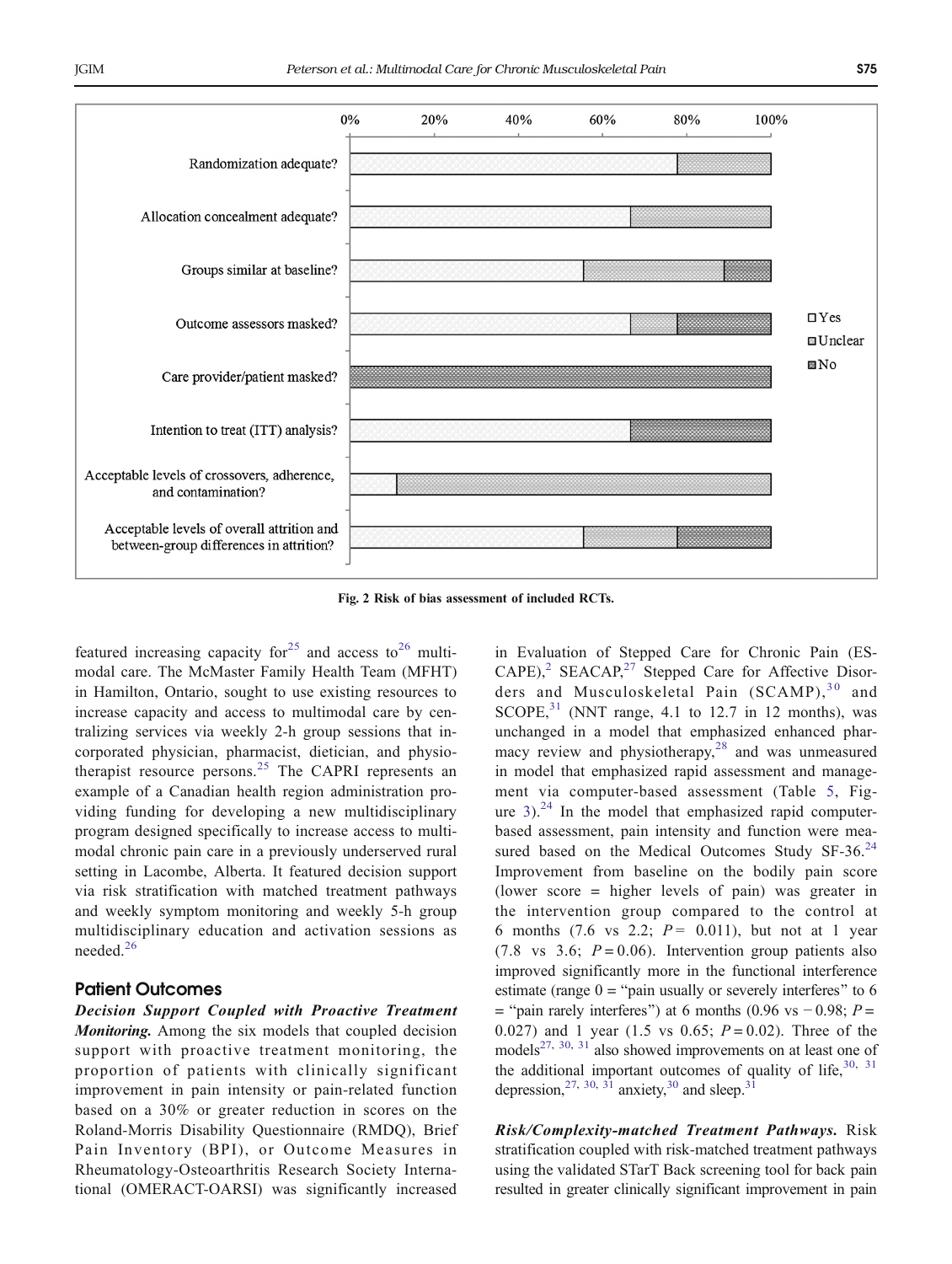#### <span id="page-5-0"></span>Author and Year Decision support **Increasing access to and** coordination of multimodal care Additional care coordination resources Active patient education, activation Ahles<br>2001/2006<sup>23, 24</sup> Ahles Algorithm-guided treatment<br>2001/2006<sup>23, [24](#page-10-0)</sup> recommendations; nurse educator support for patients with psychosocial problems Weekly telephone contact with nurse educator Angeles 2013<sup>25</sup> Centralization: multidisciplinary program developed by available providers, tailored to setting, delivered by group visits Group sessions Bair 201[52](#page-9-0) (ESCAPE) Algorithm-guided stepped care<sup>a</sup> with analgesics and CBT, delivered by NCM Biweekly by NCM Burnham  $2010^{26}$  $2010^{26}$  $2010^{26}$ (CAPRI) 4 care pathways based on complexity: (1) self-management, (2) spinal block, (3) medication management, (4) multidisciplinary care Establishment of a multidisciplinary program in a rural setting Weekly for complex patients Weekly 5-h group multidisciplinary sessions for complex patients Dobscha  $2009<sup>2</sup>$  $(SEACAP)$ <br>Hay 2006<sup>28</sup> Clinician education; stepped care<sup>a</sup>; expert decision support Every 2 months by psychologist and internist team Optional 4-session group workshop Enhanced pharmacy review: pharmacist-led and algorithm-guided Biweekly by pharmacist and nurse 3–6 20-min sessions with pharmacist Hill 2011<sup>[29](#page-10-0)</sup> (STarT Back) Risk stratification using validated tool; risk-matched treatment pathways Kroenke<br>2009<sup>[30](#page-10-0)</sup> (SCAMP) Algorithm-guided stepped care<sup>a</sup> with antidepressants and self-management Biweekly to monthly by depression pain clinical specialist 6 30-min sessions with NCM Kroenke  $2014^{31}$  $2014^{31}$  $2014^{31}$ (SCOPE) Algorithm-guided stepped care<sup>a</sup> with analgesics Automated monitoring via IVR or internet that would prompt nurse contacts

Table 3 Chronic Pain Care Model Processes

a<br>Stepped care refers to the sequential progression of treatment intensiveness according to an algorithm. For example, step 1 may involve selfmanagement strategies alone and subsequent steps involving adding medications from first-line analgesic medications up to adding long-acting opioids Abbreviations: NCM nurse case manager, CBT cognitive behavioral therapy, IVR interactive voice response, ESCAPE Evaluation of Stepped Care for Chronic Pain, SEACAP Study of the Effectiveness of a Collaborative Approach to Pain, SCAMP Stepped Care for Affective Disorders and Musculoskeletal Pain, SCOPE Stepped Care to Optimize Pain Care Effectiveness, CAPRI Central Alberta Pain and Rehabilitation Institute

intensity or pain-related function  $(\geq 30\%$  decrease in RMDQ scores) than non-stratified current best practice at 12 months.<sup>29</sup> The STarT Back intervention also improved depression scores and quality of life at 12 months. However, the StarT Back intervention did not impact anxiety or satisfaction with care. Findings for STarT Back are limited by greater than 20% attrition and are most applicable to females with a mean age of 50 years and unknown mental health comorbidities. Another approach for risk stratification, CAPRI, has not been evaluated in a comparative study.<sup>26</sup>

Increasing access via group multidisciplinary intervention sessions. The McMaster Family Health Team (MFHT) in Hamilton, Ontario, implemented weekly group sessions to increase access to and coordination of specialty services.<sup>[25](#page-10-0)</sup> After 6 months of follow-up, there was a statistically significant improvement in the SF-36 physical domain. But this model's single small study ( $N = 63$ ) with only 50% adherence provides insufficient evidence on which to draw conclusions.

## **DISCUSSION**

To our knowledge, this is the first review to evaluate the effectiveness of models to improve multimodal chronic pain care delivery in the primary care setting. Eight RCTs<sup>2, [23](#page-10-0)–[25](#page-10-0),</sup>  $27-29$  $27-29$  $27-29$ ,  $31-33$  $31-33$  $31-33$  and one retrospective cohort<sup>26</sup> of mostly fair or good quality identified five models that primarily coupled decision support with proactive treatment monitoring as having the strongest evidence of providing clinically significant improvement in pain intensity and pain-related function over 9 to 1[2](#page-9-0) months (NNT range, 4 to 13):  $ESCAPE<sup>2</sup>$ , SEACAP,<sup>[27](#page-10-0)</sup> STarT Back,<sup>[29](#page-10-0)</sup> SCAMP,<sup>30</sup> and SCOPE.<sup>31</sup> Four of the models<sup>27, [29](#page-10-0)–[31](#page-10-0)</sup> also showed improvements on at least one of the additional important outcomes of quality of life[,29](#page-10-0)–  $31$  depression,  $27, 29-31$  $27, 29-31$  $27, 29-31$  anxiety,  $30, 31$  and sleep.  $31$  Despite strong methodology, however, the strength of the evidence is generally low, as each intervention is only supported by a single study with imprecise findings.

Our ability to rank models from best to worst is somewhat limited by heterogeneity in outcome assessment methods, patient populations, and setting. The SCAMP $30$  and SCOPE $31$ models stand out as having the potential to be better than others, because they resulted in the greatest clinically significant improvements in pain intensity or pain-related function (NNT's of 4 compared with NNT's of 8 to 13). SCAMP and SCOPE share many components with other models, such as weekly case management meetings, pharmacotherapy algorithms, care coordination teams, and access to mental health treatment. However, SCAMP and SCOPE are the only models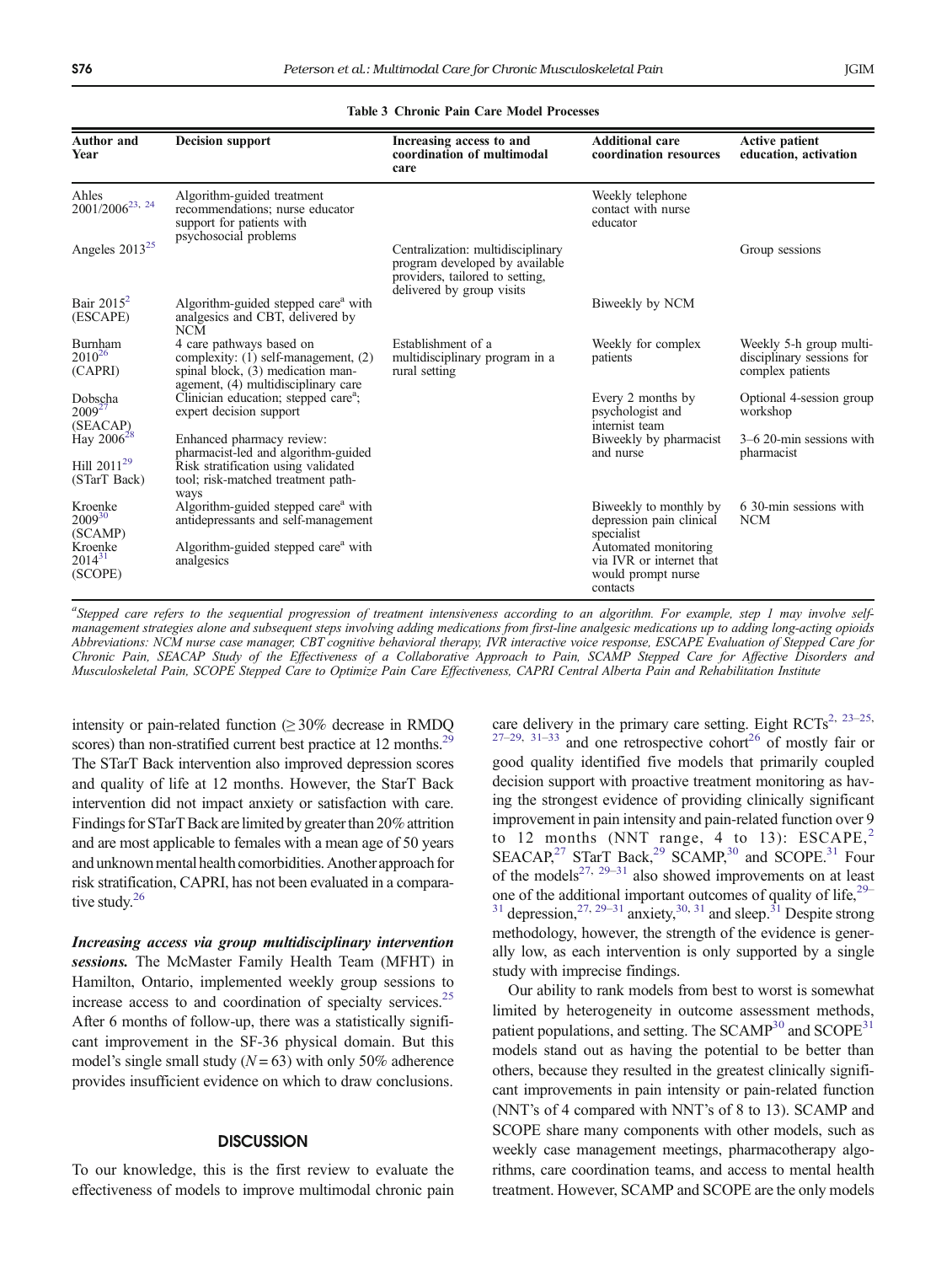<span id="page-6-0"></span>

| <b>Author</b> year                                         | Facilitate<br>interaction<br>between<br>providers | Primary<br>care<br>provider<br>education,<br>activation | Pharmaco-<br>therapy<br>algorithm | <b>Proactive</b><br>symptom<br>monitoring<br>frequency    | Case management<br>team                                                                                                             | <b>Mental health</b><br>treatment                                                                         | Patient self-<br>management<br>support <sup>a</sup> |
|------------------------------------------------------------|---------------------------------------------------|---------------------------------------------------------|-----------------------------------|-----------------------------------------------------------|-------------------------------------------------------------------------------------------------------------------------------------|-----------------------------------------------------------------------------------------------------------|-----------------------------------------------------|
| Ahles<br>$2001/2006^{23}$                                  | <b>NS</b>                                         | Passive                                                 | <b>NS</b>                         | UC: NS<br>Int: weekly,<br>descending                      | UC: PCP<br>Int.: PCP, nurse                                                                                                         | UC: NS<br>Int: required                                                                                   | UC: passive<br>Int: both                            |
| Angeles<br>$2013^{25}$                                     | Weekly CM                                         | Active                                                  | <b>NS</b>                         | Weekly for 8<br>weeks                                     | Occupational<br>therapist, social<br>worker                                                                                         | <b>NS</b>                                                                                                 | Active                                              |
| Bair $2015^2$<br>(ESCAPE)                                  | Weekly CM                                         | <b>NS</b>                                               | Analgesic                         | Biweekly                                                  | <b>Nurses</b>                                                                                                                       | Required CBT                                                                                              | Passive                                             |
| Burnham<br>$2010^{26}$<br>(CAPRI)                          | Int. $1^*$ : NS<br>Int. $2^*$ :<br>weekly CM      | Active                                                  | Arm 1:<br>analgesic<br>Arm 2: NS  | Int. $1^*$ : NS<br>Int. $2^*$ :<br>weekly for<br>12 weeks | Int. $1^*$ : PCP<br>Int. $2^*$ : PCP,<br>physiatrist,<br>psychologist,<br>physical therapist,<br>kinesiologist,<br>nurse, dietician | Int. $1^*$ : NS<br>Int. $2^*$ : required,<br>$1 + h$ psychotherapy                                        | Int. $1^*$ : passive<br>Int. $2^*$ : both           |
| Dobscha<br>$2009^{27}$<br>(SEACAP)                         | <b>NS</b>                                         | Active                                                  | <b>NS</b>                         | Every 2<br>months                                         | Psychologist,<br>internist                                                                                                          | Optional                                                                                                  | <b>B</b> oth                                        |
| Hay $2006^{28}$<br>Hill 2011 <sup>29</sup><br>(STarT Back) | <b>NS</b><br><b>NS</b>                            | <b>NS</b><br>Active                                     | Analgesic<br><b>NS</b>            | Biweekly<br><b>NS</b>                                     | Pharmacist, nurse<br>Physiotherapist,<br>nurse                                                                                      | <b>NS</b><br>Required, high-risk<br>patients received<br>"psychologically in-<br>formed<br>physiotherapy" | <b>B</b> oth<br>Passive                             |
| Kroenke<br>$2009^{30}$<br>(SCAMP)                          | Weekly CM                                         | <b>NS</b>                                               | Antidepressant                    | Biweekly to<br>monthly                                    | Depression-pain<br>clinical specialist                                                                                              | Optional                                                                                                  | Active                                              |
| Kroenke<br>$2014^{31}$<br>(SCOPE)                          | Weekly CM                                         | <b>NS</b>                                               | Analgesic                         | Automated,<br>descending                                  | Nurse, physician<br>pain specialist                                                                                                 | Optional                                                                                                  | Passive                                             |

|  |  |  |  | <b>Table 4 Summary of Common Model Components</b> |
|--|--|--|--|---------------------------------------------------|
|--|--|--|--|---------------------------------------------------|

\*Intervention  $1 =$  supervised medication management, intervention  $2 =$  full multidisciplinary program

a "Active" patient education refers to patient participation in the learning process, such as choosing and practicing self-care strategies. "Passive" patient education refers to the provision of educational materials to the patients for independent study, such as in the form of a written guide Abbreviations: NS none specified, UC usual care, Int. = intervention, CM case management, CBT cognitive behavioral therapy, HIT health information

technology, PCP primary care provider, ESCAPE Evaluation of Stepped Care for Chronic Pain, SEACAP Study of the Effectiveness of a Collaborative Approach to Pain, SCAMP Stepped Care for Affective Disorders and Musculoskeletal Pain, SCOPE Stepped Care to Optimize Pain Care Effectiveness, CAPRI Central Alberta Pain and Rehabilitation Institute

to include a clinical pain and/or depression specialist on their case management team, which may have contributed to their greater patient improvements. The least comprehensive model, in which pharmacists and physiotherapists focused on medication optimization, exercise, and self-management, produced no clinically important improvement at 12 months.[28](#page-10-0) Compared to other models, this model was the least comprehensive in addressing the complex range of biological, psychological, and social factors faced by individuals with chronic pain. For example, this model did not appear to include any access to mental health treatment. A limitation of the evidence base is its generalizability. These models were primarily implemented within a large integrated VA health care system with a developed patient-centered medical home model for primary care that shares a common electronic health record with specialists and hospitals and can include integrated mental health services. Implementing the models identified in this review may be more challenging in smaller, less integrated health care settings. Also, they are most applicable to middle-aged male populations seen at VA primary care clinics for low back pain and may not be widely reflective

of all patients with chronic pain or those seen in a broader range of specialty settings, including multidisciplinary pain clinics and rehabilitation centers. We were unable to determine the patients who are most likely to benefit from these models due to under-reporting of key patient characteristics such as pain duration, opioid use at baseline, and prevalence of common medical and mental health comorbidities. Additional limitations of the evidence base include (1) each model was supported by a single study; (2) incomplete evaluation of model fidelity; (3) only half to a small minority of studies measured IMMPACT-recommended outcomes<sup>[17](#page-10-0)</sup>—50% for depression, 40% for anxiety, 10% for sleep, 30% for opioid use, and 20% for unintended consequences; and (4) that sustainability is unknown because follow-up was limited to 12 to 18 months.

The primary limitations of our findings related to our review methods include (1) our literature search, (2) our focused scope, and (3) our use of sequential instead of independent dual assessment. For our literature search, limiting to English-language studies from MEDLINE and CINAHL, coupled with the inconsistent terminology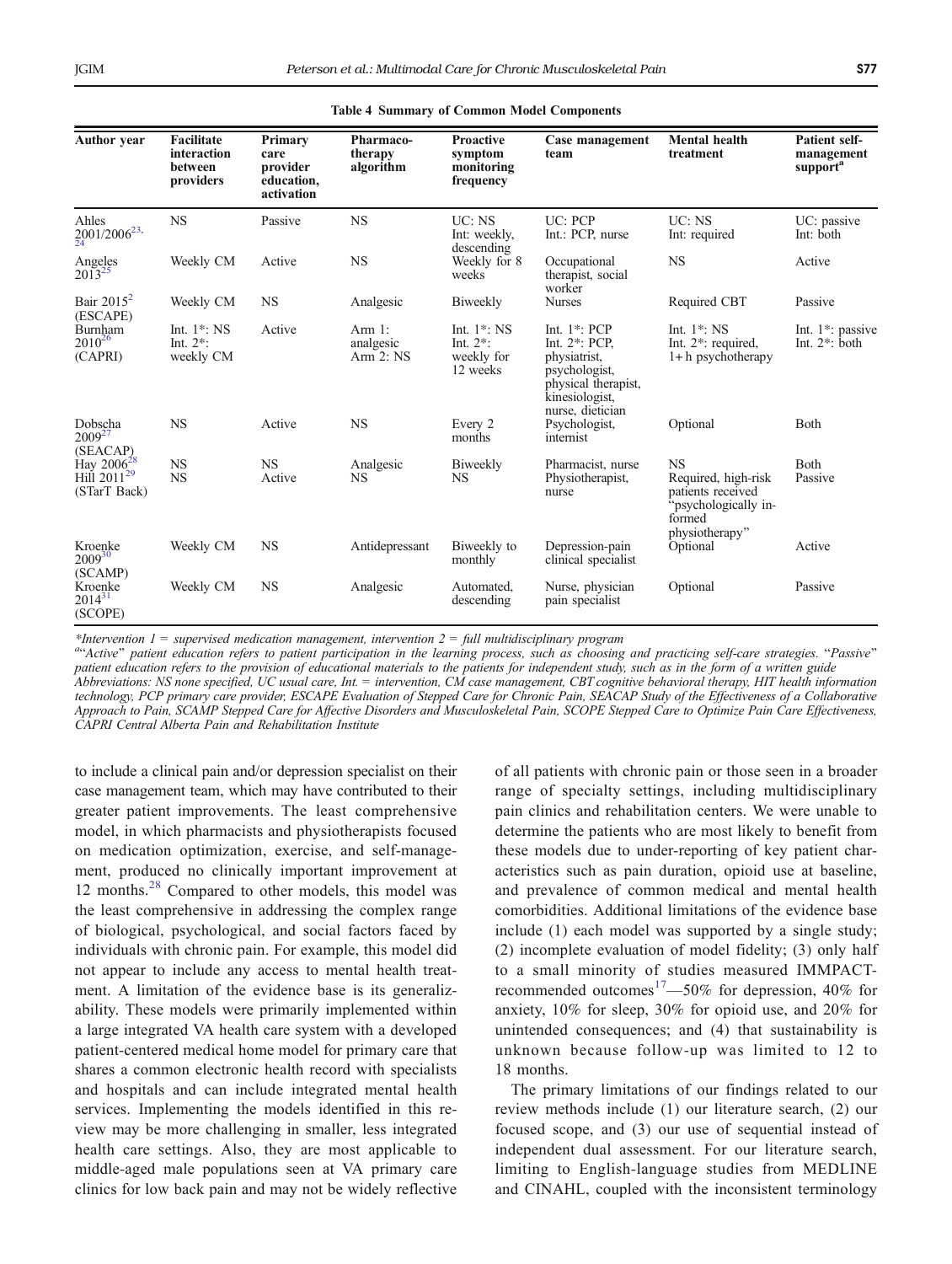<span id="page-7-0"></span>

| Author                             | <b>Clinically</b><br>significant*                                                                              | QOL                                                                                                                                                                                                                                                                                 | Table 5 Summary of Findings (Intervention vs Control)<br><b>Depression</b>                    | <b>Anxiety</b>                                                               | <b>Sleep</b>                                                         | Opioid use                                                       | <b>Unintended</b><br>consequences/                                                                                                                          |
|------------------------------------|----------------------------------------------------------------------------------------------------------------|-------------------------------------------------------------------------------------------------------------------------------------------------------------------------------------------------------------------------------------------------------------------------------------|-----------------------------------------------------------------------------------------------|------------------------------------------------------------------------------|----------------------------------------------------------------------|------------------------------------------------------------------|-------------------------------------------------------------------------------------------------------------------------------------------------------------|
| year                               | improvement in<br>pain intensity or<br>pain-related func-<br>tion                                              |                                                                                                                                                                                                                                                                                     |                                                                                               |                                                                              |                                                                      |                                                                  | treatment satisfac-<br>tion                                                                                                                                 |
| Ahles<br>$2001^{23}$               | Decision support coupled with case management<br>NR.                                                           | SF-36 mean:<br>Pain<br>component:<br>59.7 vs 46.9.<br>P < 0.005<br>Role physical:<br>54.8 vs 37.5,<br>P < .03<br>Role emotional:<br>81.9 vs 62.0,<br>P < 0.001<br>Role social:<br>79.5 vs 64.5,<br>P < 0.001                                                                        | NR                                                                                            | NR                                                                           | <b>NR</b>                                                            | <b>NR</b>                                                        | NR                                                                                                                                                          |
| Ahles<br>$2006^{24}$               | <b>NR</b>                                                                                                      | SF-36 mean<br>change:<br>Role emotional:<br>$13.9$ vs $3.8$ ,<br>$P = 0.046$<br>Vitality: 7.4 vs<br>3.7, $P = 0.048$                                                                                                                                                                | NR                                                                                            | NR                                                                           | NR                                                                   | <b>NR</b>                                                        | <b>NR</b>                                                                                                                                                   |
| Bair 2015 <sup>2</sup><br>(ESCAPE) | $RMDQ: RR = 1.52$<br>$(95\% \text{ CI } 1.22 \text{ to }$<br>1.99)<br>$NNT = 8 (95\% CI, 4)$                   | NR                                                                                                                                                                                                                                                                                  | NR                                                                                            | <b>NR</b>                                                                    | NR                                                                   | NR                                                               | <b>NR</b>                                                                                                                                                   |
| Dobscha<br>$2009^{27}$<br>(SEACAP) | to $294$ )<br>RMDQ: 21.9 vs<br>14.0%, $P = 0.04$<br>$NNT = 13 (95\% CI 7)$<br>to $271$ )                       | Mean change<br>$EQ-5D: -0.02$<br>$vs = 0.04, P =$<br>0.17                                                                                                                                                                                                                           | Mean change<br>$PHO-9: -3.7$ vs<br>$-1.2, P=0.003$                                            | <b>NR</b>                                                                    | NR                                                                   | Any opioid<br>prescribed: 65<br>vs 61%, $P =$<br>0.56            | Mean change<br>global treatment<br>satisfaction: $-0.27$<br>$vs = 0.36, P = 0.44$<br>Satisfaction with<br>treatment:†<br>$-19\%$ (95% CI<br>$-32$ to $-4$ ) |
| Hay 2006 <sup>28</sup>             | OMERACT-OARSI<br>(high improvement):<br>27 vs 28%; $P = 0.8$                                                   | NR.                                                                                                                                                                                                                                                                                 | <b>HADS</b><br>depression:†<br>0.01 (95% CI<br>$-0.7$ to 0.7)                                 | <b>HADS</b><br>anxiety:†<br>$-0.23$<br>$(95\% \text{ CI})$<br>$-1.1$ to 0.6) | NR                                                                   | NR                                                               |                                                                                                                                                             |
| Kroenke<br>$2009^{30}$<br>(SCAMP)  | BPI: 41.5 vs 17.3%;<br>$RR = 2.4 (95\% \text{ CI})$<br>1.6 to $3.2$ )<br>$NNT = 4.1$ (95% CI<br>3.0 to $6.5$ ) | $SF-36$ :**<br>General health:<br>11.1 (95% CI<br>4.2 to $18.0$ )<br>Social<br>functioning: 6.1<br>$(95\% \text{ CI} - 1.3)$<br>to $13.5$ )<br>Vitality: 8.8<br>(95% CI 3.6 to<br>14.0)                                                                                             | $\geq$ 50% decrease<br>in HSCL-20<br>from baseline:<br>$RR = 2.3 (95\%)$<br>CI 1.5 to $3.2$ ) | $GAD-7$ :**<br>$-2.2(95%$<br>$CI - 3.5$ to<br>$-0.9$                         | NR                                                                   | Any opioid<br>prescribed: 54<br>vs 53%, $P =$<br>0.35            | <b>NR</b>                                                                                                                                                   |
| Kroenke<br>$2014^{31}$<br>(SCOPE)  | BPI: 51.7 vs 27.1%;<br>$RR = 1.9$ (95% CI<br>1.4 to $2.7$ )<br>$NNT = 4.1 (95\% CI$<br>3.0 to $6.4$ )          | SF-12:**<br>Physical: 2.5<br>$(95\% \text{ CI } 0.0 \text{ to }$<br>5.0<br>Mental: 0.2<br>$(95\% \text{ CI} - 2.9)$<br>to $3.3$ )<br>SF-36:**<br>Social<br>functioning: 5.3<br>$(95\% \text{ CI} - 1.6)$<br>to $12.2$ )<br>Vitality: 2.2<br>$(95\% \text{ CI} - 3.9)$<br>to $8.2$ ) | $PHO-9$ :**<br>$-1.8$ (95% CI<br>$-3.4$ to $-0.2$ )                                           | $GAD-7$ :**<br>$-0.7(95%$<br>$CI - 1.9$ to<br>0.5                            | <b>PROMIS</b><br>sleep: $**$<br>$-1.0(95%$<br>$CI - 2.0$ to<br>(0.0) | Mean # of<br>months taking<br>opioids: 2.0 vs<br>1.6, $P = 0.27$ | NR.                                                                                                                                                         |
| Burnham<br>$2010^{26}$<br>(CAPRI)  | Risk/complexity-matched treatment pathways<br>NR.                                                              | NR.                                                                                                                                                                                                                                                                                 | <b>NR</b>                                                                                     | NR                                                                           | <b>NR</b>                                                            | <b>NR</b>                                                        | <b>NR</b>                                                                                                                                                   |

(continued on next page)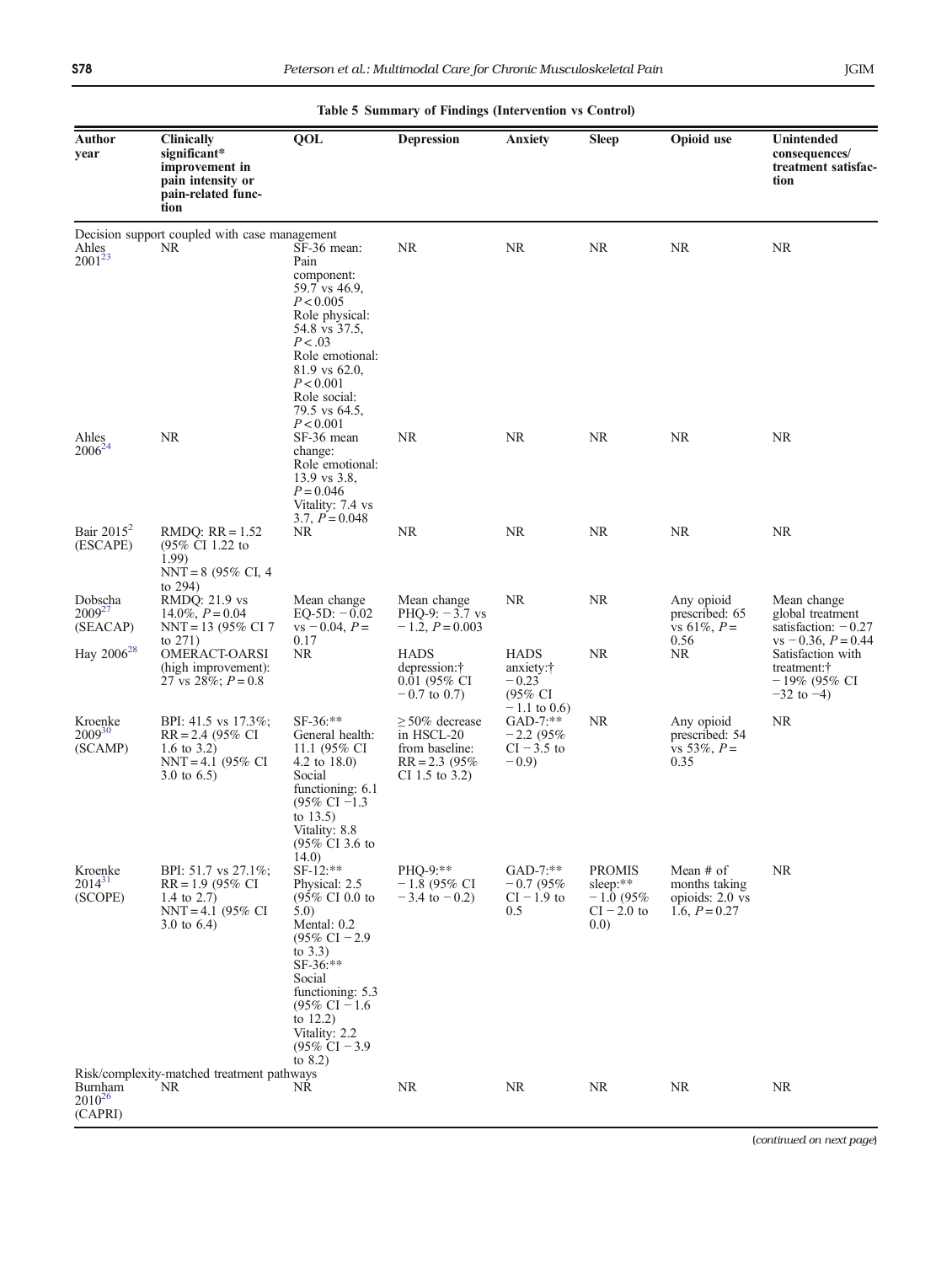| Table 5. (continued)   |                                                                                                        |                                                                                                                                                                                   |                                                                   |                                                                        |              |            |                                                                     |  |
|------------------------|--------------------------------------------------------------------------------------------------------|-----------------------------------------------------------------------------------------------------------------------------------------------------------------------------------|-------------------------------------------------------------------|------------------------------------------------------------------------|--------------|------------|---------------------------------------------------------------------|--|
| Author<br>year         | <b>Clinically</b><br>significant*<br>improvement in<br>pain intensity or<br>pain-related func-<br>tion | OOL                                                                                                                                                                               | <b>Depression</b>                                                 | <b>Anxiety</b>                                                         | <b>Sleep</b> | Opioid use | <b>Unintended</b><br>consequences/<br>treatment satisfac-<br>tion   |  |
| Hill $2011^{29}$       | RMDQ: 65 vs 57%;<br>$OR = 1.48$ (95% CI<br>1.02 to $2.15$ )<br>$NNT = 10.8$ (95% CI<br>5.8 to 206)     | $SF-12$ :**<br>Physical: $-2.93$<br>$(95\% \text{ CI} - 4.31)$<br>to $-1.56$ )<br>Mental: $-0.69$<br>$(95\% \text{ CI} - 2.39)$<br>to $1.01$ )                                    | <b>HADS</b><br>depression:**<br>$0.62$ (95% CI<br>$0.07$ to 1.17) | <b>HADS</b><br>$anxiety**$ :<br>$0.45(95\%$<br>$CI = 0.10$ to<br>1.01) | NR.          | <b>NR</b>  | Satisfaction with<br>care (not satisfied):<br>$27 \text{ vs } 36\%$ |  |
| Angeles<br>$2013^{25}$ | Increasing access via group multidisciplinary intervention sessions<br>NR.                             | SF-36 mean<br>change:<br>Physical: $-15.3$<br>vs 3.4, $P = 0.01$<br>Emotional: 2.6<br>vs 3.7, $P = .92$<br>Social: 3.2 vs<br>2.7, $P = 0.95$<br>Mental: 3.6 vs<br>3.6, $P > 0.99$ | NR.                                                               | NR.                                                                    | <b>NR</b>    | NR.        | <b>NR</b>                                                           |  |

Abbreviations: QOL quality of life, RMDQ Roland-Morris Disability Questionnaire, SF-36 Medical Outcomes Study Short form-36, SF-12 Short form-12, EQ-5D EuroQol health-related quality of life, PHQ-9 Patient Health Questionnaire-9, OMERACT-OARSI Outcome measures in rheumatology-Osteoarthritis Research Society International, HADS hospital anxiety and depression, BPI brief pain inventory, HSCL-20 Hopkins symptom checklist, GAD-7 generalized anxiety disorder, PROMIS patient-reported outcomes measurement information system, ESCAPE Evaluation of Stepped Care for Chronic Pain, SEACAP Study of the Effectiveness of a Collaborative Approach to Pain, SCAMP Stepped Care for Affective Disorders and Musculoskeletal Pain, SCOPE Stepped Care to Optimize Pain Care Effectiveness, CAPRI Central Alberta Pain and Rehabilitation Institute \*≥ 30% decrease from baseline

\*\*Between-group mean difference (intervention-control)

†Between-group mean difference (control-intervention)



Fig. 3 Forest plot: improvement in pain and pain-related function. Measured by Roland-Morris Disability Questionnaire. †Measured by Brief Pain Inventory, ‡Rate of improvement for model vs usual care. Abbreviations: ESCAPE = Evaluation of Stepped Care for Chronic Pain; NNT = number needed to treat; NR = not reported; RCT = randomized controlled trial; RB = relative benefit; SEACAP = Study of the Effectiveness of a Collaborative Approach to Pain; STarT Back = stratified primary care management for low back pain; SCAMP = Stepped Care for Affective Disorders and Musculoskeletal Pain; SCOPE = Stepped Care to Optimize Pain Care Effectiveness.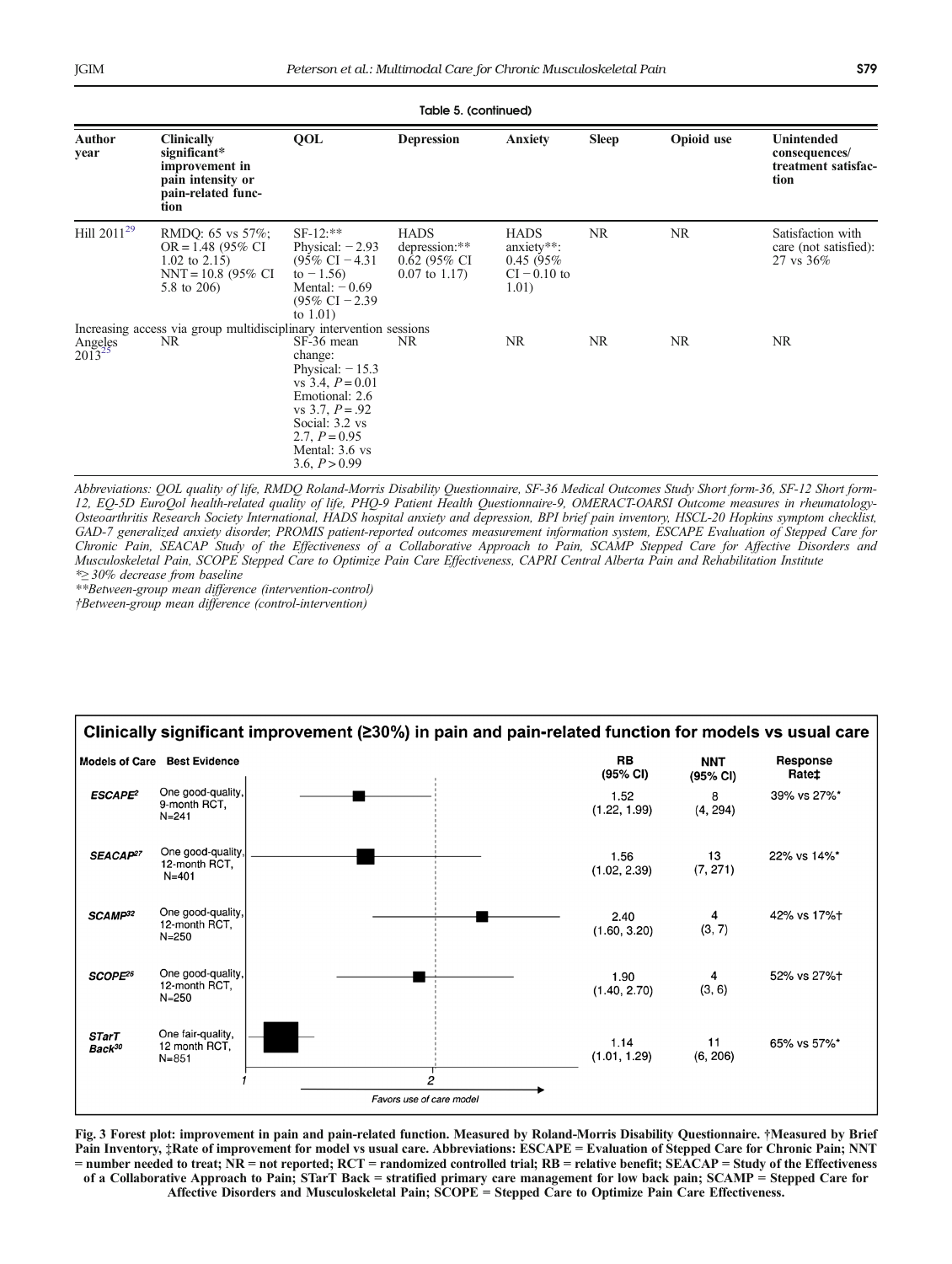<span id="page-9-0"></span>used in the literature on complex multicomponent health care interventions, $^{22}$  $^{22}$  $^{22}$  may have increased our risk of missing relevant studies. We addressed this challenge by including a wide variety of terminology in our search strategy (e.g., "primary care planning," "disease management," "multi-component," "chronic pain"), as well as searching a wide range of other sources. Second, to meet our condensed timeframe, we focused our scope to the setting of primary care, because it is responsible for the majority of pain management, and, for benefits, to IMMPACT-recommended outcomes. Although our scope captures the highest priority needs, it limits applicability to other settings in which pain care occurs, such as multidisciplinary pain clinics and rehabilitation centers and to other outcomes of pain care, such as patient satisfaction. Third, although sequential dual review is a widely-used method, its comparison to independent dual review has not yet been empirically studied and may have increased the risk of error and bias.

Chronic pain management is anticipated to continue to be an important clinical area in the future, and rapid evidence development is expected. For example, several additional multimodal chronic pain care models have already shown promise for improving patient outcomes in single-arm studies,  $35-40$  $35-40$  and we also identified several ongoing studies  $41-51$  $41-51$  $41-51$ which may fill gaps in existing research or provide further support for various models of pain care. For example, the STarT Back Screening Tool is now also being evaluated in an ongoing study in six large primary care clinics in the integrated Group Health system in Washington state.<sup>42</sup> In response to our findings, and as more emerge, large national health care systems with established electronic health information systems for use in quality improvement and research may consider wider implementation of one or more of the models with a clear plan for further evidence development that addresses shortcomings of previous research. Also, as a main focus of these models is to reduce the numerous known challenges to primary care providers in managing the complexities of patients with chronic pain, it is also important to understand how these models are affecting providers' experiences. As provider perspectives were largely unexplored in previous studies, we suggest future research consider assessing the three domains identified as important in interviews of providers at the Indianapolis VAMC (1) patientcentered communication skills, (2) extent of shared decision-making, and (3) provider burnout.<sup>[52](#page-10-0)</sup>

## **CONCLUSIONS**

Five models primarily coupling a decision-support component—most commonly algorithm-guided treatment and/or stepped care—with proactive ongoing treatment monitoring have the best evidence from good-quality RCTs of providing clinically relevant improvement in pain intensity and pain-related function over 9 to 12 months, as well as variable improvement in other important core outcomes. National health care systems may be encouraged to consider wider implementation of any of those models with a clear plan for further evidence development to addresses shortcomings of previous research.

Acknowledgements: The VA Evidence-based Synthesis Program (ESP) is funded by Quality Enhancement Research Initiative (QUERI). The findings and conclusions in this report are those of the authors and do not necessarily represent the official position of QUERI. The views expressed in this article are those of the authors and do not necessarily reflect the position or policy of the Department of Veterans Affairs or the US Government.

Corresponding Author: Kim Peterson, MS; Department of Veterans AffairsVA Portland Health Care System, Evidence-based Synthesis Program (ESP) Coordinating Center, Portland, OR, USA (e-mail: Kimberly.Peterson4@va.gov).

#### Compliance with Ethical Standards:

Conflicts of Interest: The authors declare that they do not have a conflict of interest.

### REFERENCES

- 1. Institute of Medicine (US) Committee on Advancing Pain Research, Care, and Education. Relieving pain in America: a blueprint for transforming prevention, care, education, and research. Washington DC: National Academy of Sciences.; 2011.
- 2. Bair MJ, Ang D, Wu J, et al. Evaluation of Stepped Care for Chronic Pain (ESCAPE) in Veterans of the Iraq and Afghanistan Conflicts: a randomized clinical trial. JAMA Intern Med. 2015;175(5):682–9.
- 3. Narouze S, Souzdalnitski D. Obesity and chronic pain: systematic review of prevalence and implications for pain practice. Reg Anesth Pain Med. 2015;40(2):91–111.
- 4. Stubbs B, Koyanagi A, Thompson T, et al. The epidemiology of back pain and its relationship with depression, psychosis, anxiety, sleep disturbances, and stress sensitivity: data from 43 low- and middleincome countries. Gen Hosp Psychiatry. 2016 Nov - Dec;43:63–70.
- Otis JD, Keane TM, Kerns RD. An examination of the relationship between chronic pain and post-traumatic stress disorder. J Rehabil Res Dev. 2003;40(5):397–405.
- 6. Hooten WM. Chronic pain and mental health disorders: shared neural mechanisms, epidemiology, and treatment. Mayo Clin Proc. 2016;91(7):955–70.
- 7. Rosenquist RW, Benzon HT, Connis RT, et al. Practice guidelines for chronic pain management: an updated report by the American Society of Anesthesiologists Task Force on Chronic Pain Management and the American Society of Regional Anesthesia and Pain Medicine. Anesthesiology. 2010;112(4):810–33.
- 8. Kerns RD, Philip EJ, Lee AW, Rosenberger PH. Implementation of the veterans health administration national pain management strategy. Transl Behav Med. 2011;1(4):635–43.
- 9. Chou R, Qaseem A, Snow V, et al. Diagnosis and treatment of low back pain: a joint clinical practice guideline from the American College of Physicians and the American Pain Society. Ann Intern Med. 2007;147(7):478–91.
- 10. Matthias MS, Parpart AL, Nyland KA, et al. The patient-provider relationship in chronic pain care: providers' perspectives. Pain Med. 2010;11(11):1688–97.
- 11. Patient-Centered Outcomes Research Institute. Systems interventions to improve the management of chronic musculoskeletal pain: topic brief. 2015.
- 12. Higgins JP, Altman DG, Gotzsche PC, et al. The Cochrane Collaboration's tool for assessing risk of bias in randomised trials. BMJ. 2011;343:d5928.
- 13. Hartling L, Guise J-M, Kato E, et al. EPC methods: an exploration of methods and context for the production of rapid reviews. Rockville (MD): Agency for Healthcare Research and Quality, 2015.